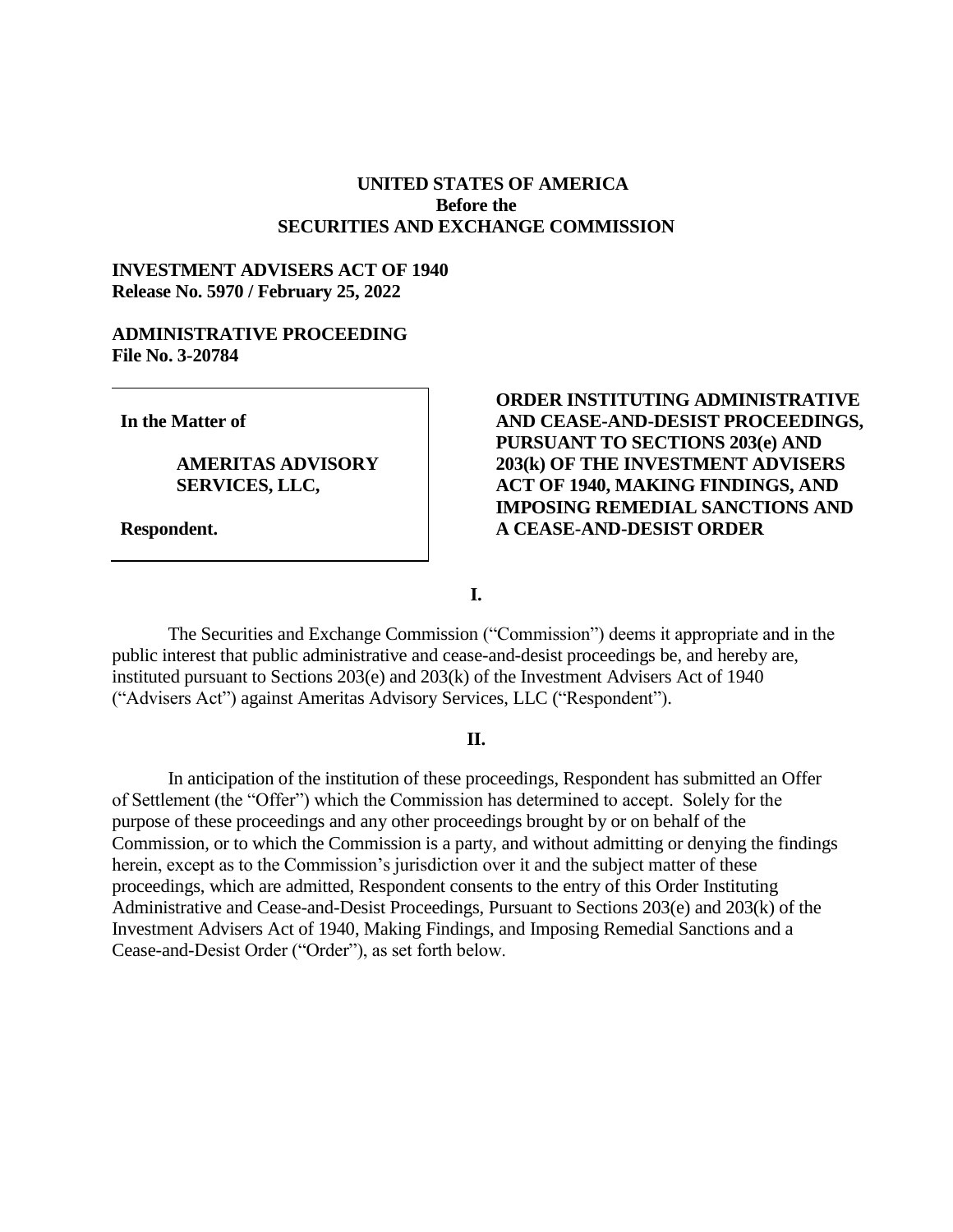On the basis of this Order and Respondent's Offer, the Commission finds<sup>1</sup> that:

## **Summary**

1. Ameritas Advisory Services, LLC, a registered investment adviser, breached its fiduciary duty to advisory clients by failing to provide full and fair disclosure regarding third-party compensation received when the advisory business was part of a dually registered investment adviser/broker-dealer firm, Ameritas Investment Company, LLC ("AIC"). In November 2021, AIC moved its advisory business that is the subject of this conduct to Ameritas Advisory Services, LLC, a separate affiliate, as part of a corporate reorganization. For purposes of this Order, the term "the Advisory Firm" is used to refer to the advisory business generally and thus refers to that business both as it is now part of Ameritas Advisory Services, LLC and when it was part of AIC when it was a dual registrant.

2. The Advisory Firm failed to provide full and fair disclosure regarding conflicts associated with AIC's receipt of certain compensation since at least February 2014: (1) revenue sharing payments from AIC's unaffiliated clearing broker ("Clearing Broker") as a result of advisory clients' investments in certain mutual funds and money market funds that paid revenue sharing to the Clearing Broker; (2) markups on Clearing Broker fees for advisory clients' transaction fees; (3) revenue received from the Clearing Broker on the rate of margin interest charged to advisory clients; and (4) an annual business development credit from the Clearing Broker based on AIC maintaining, within a range, minimum accounts, asset balances, and trading volumes in certain revenue sharing paying mutual fund programs and margin accounts. The Advisory Firm also breached its duty to seek best execution by causing certain advisory clients to invest in share classes of mutual funds and money market funds when share classes of the same funds were available to the clients that presented a more favorable value for these clients under the particular circumstances in place at the time of the transactions and breached its duty of care by failing to undertake an analysis to determine whether the particular mutual fund and money market fund share classes it recommended were in the best interests of its advisory clients. Finally, the Advisory Firm failed to adopt and implement written compliance policies and procedures reasonably designed to prevent violations of the Advisers Act and the rules thereunder in connection with its practices regarding mutual fund and money market share class selection, fee markups, margin interest, business development credits, and best execution.

 $\overline{a}$ 

<sup>1</sup> The findings herein are made pursuant to Respondent's Offer and are not binding on any other person or entity in this or any other proceeding.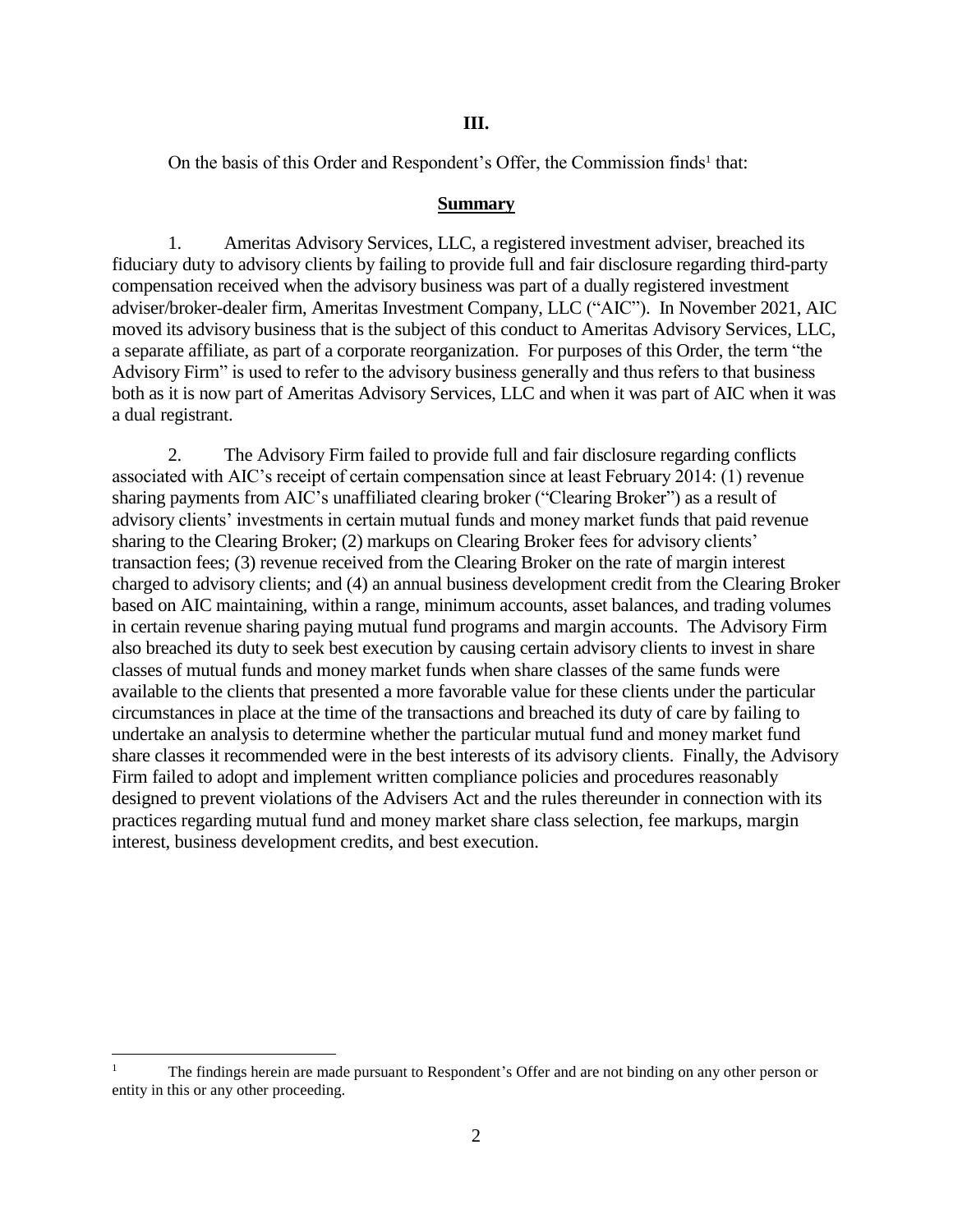# **Respondent**

3. **Ameritas Advisory Services, LLC**, is a Nebraska limited liability company headquartered in Lincoln, Nebraska. It was formed in January 2020. On October 15, 2021, the investment adviser registration of AIC was transferred to Ameritas Advisory Services, LLC. AIC is a Nebraska limited liability company, headquartered in Lincoln, Nebraska, that was dually registered with the Commission as an investment adviser and broker-dealer from January 1998 until November 2021. AIC, as a dual registrant, was the recipient of the revenue sharing and other compensation described in this Order. In November 2021, AIC terminated its investment adviser registration with the Commission. At that time, AIC's investment advisory representatives, services and clients, and substantially all of the assets and liabilities of its advisory business, were transferred to Ameritas Advisory Services, LLC. AIC has since continued as a broker-dealer entity only, with its advisory business operating now as Ameritas Advisory Services, LLC. Ameritas Advisory Services, LLC and AIC share common ownership and certain management.

# **Revenue Sharing Payments**

4. Mutual funds typically offer different types of shares or "share classes." Each share class represents an interest in the same portfolio of securities with the same investment objective. The primary difference among share classes is the fee structure.

5. For example, some mutual fund share classes charge higher fees to cover costs of fund distribution and shareholder services. These fees negatively affect investor returns as the charges are deducted from the mutual fund's assets. As a result, clients are often, though not always, better off investing in a mutual fund share class that does not include these additional fees versus a share class of the same fund that charges such a fee.

6. Many mutual funds pay the Clearing Broker a recurring fee to have some or all of their fund share classes offered as part of the Clearing Broker's mutual fund programs. AIC had an agreement with the Clearing Broker referred to as the Fully Disclosed Clearing Agreement ("FDCA"). Since at least February 2014, pursuant to the FDCA, the Clearing Broker would share this recurring fee (i.e., mutual fund revenue) with AIC based on its customer assets, including the Advisory Firm's advisory clients' assets, invested in certain mutual fund shares. The Advisory Firm's clients indirectly paid these fees when they were included in the expense ratio of the mutual fund share class in which they invested. The Clearing Broker did not pay AIC any form of revenue sharing for some mutual funds and certain share classes of mutual funds. As a result of the revenue sharing agreements, the Advisory Firm had an incentive to recommend mutual funds and mutual fund share classes that paid AIC revenue sharing as opposed to those that did not.

7. As an investment adviser, the Advisory Firm was obligated to disclose all material facts to its advisory clients, including any conflicts of interest between itself and its clients that could affect the advisory relationship. To meet this fiduciary obligation, the Advisory Firm was required to provide its advisory clients with full and fair disclosure that was sufficiently specific so that they could understand the conflicts of interest concerning its investment advice and have an informed basis on which to consent to or reject the conflicts.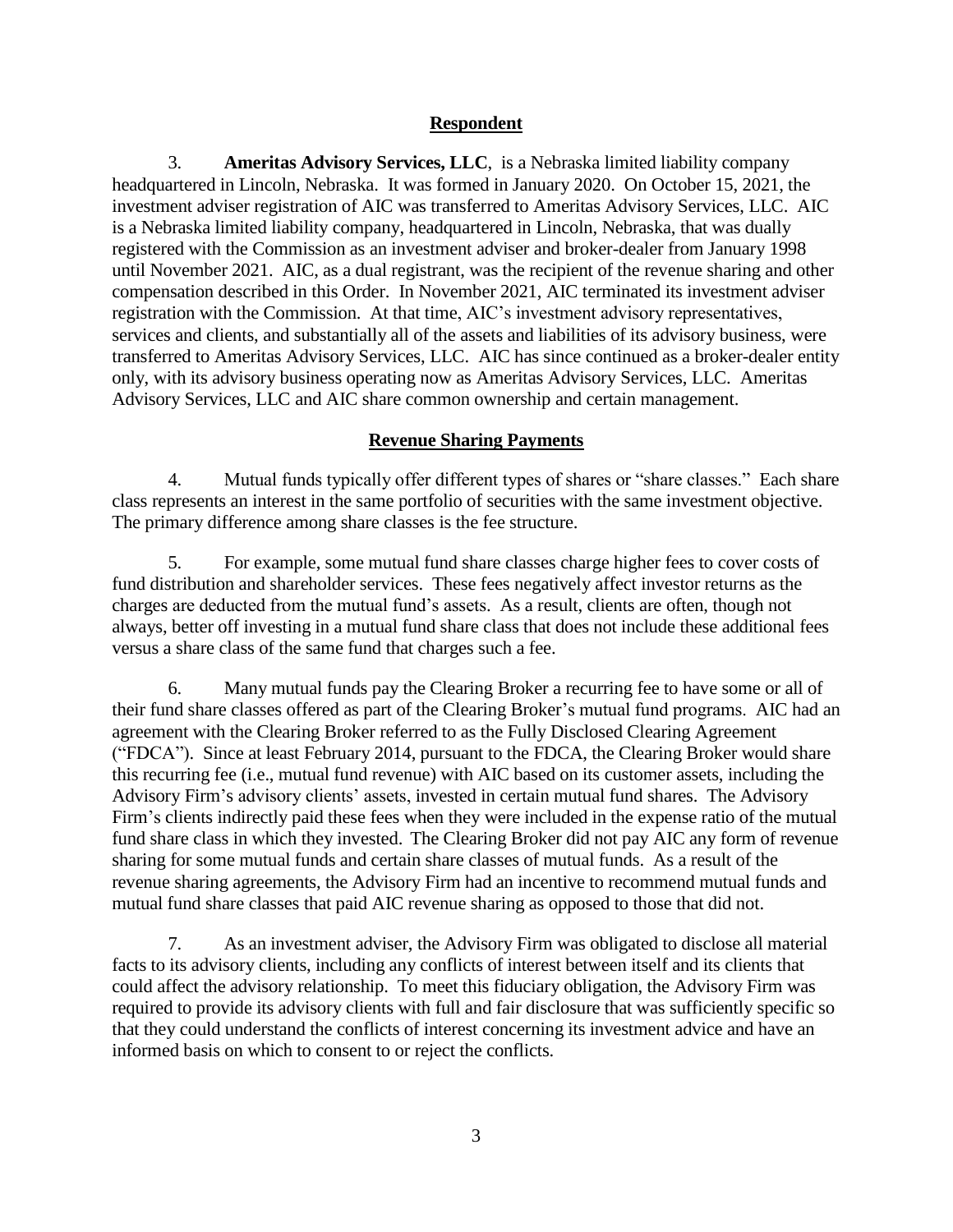## *No Transaction Fee Program Revenue Sharing*

8. From at least February 2014, the Clearing Broker had a "no transaction fee" ("NTF") program ("NTF Program") for which it did not charge a transaction fee for the purchase or sale of mutual fund shares in the NTF Program. The Clearing Broker generally charged funds a higher recurring fee for a mutual fund's shares to be part of the NTF Program as compared to being sold outside of that program. As a result, mutual fund share classes sold through the NTF Program often had higher expense ratios than mutual fund share classes sold outside that program.

9. From at least February 2014, AIC had a revenue sharing arrangement with the Clearing Broker pursuant to which the Clearing Broker would share with AIC a portion of the recurring fee (i.e., mutual fund revenue) it received from mutual fund investments that were part of its NTF Program. The percentage that the Clearing Broker shared increased with the level of the assets held by AIC's brokerage customers, including assets held by advisory clients, who invested in those NTF mutual funds. Lower-cost share classes of those same funds were also generally available for which the Clearing Broker would have paid no or lower revenue sharing.

10. From at least February 2014, the Advisory Firm failed to provide full and fair disclosure of all material facts regarding its conflicts of interest that arose when advisory clients were invested in mutual funds and mutual fund share classes that paid it NTF revenue sharing. For example, the Advisory Firm failed to disclose that it had an incentive to invest clients in the NTF Program mutual fund shares that were generally more expensive to the Advisory Firm's clients than lower cost share classes of the same funds available outside the NTF Program.

11. In December 2018, the Advisory Firm decided that it would stop receiving NTF revenue sharing and changed its ADV Part 2A brochure in Item 2, Material Changes, to state that "Item 14-Clients Referrals and other compensation was updated to remove references to NTF Revenue Sharing as [AIC] no longer receives these payments." AIC, however, failed to take reasonable steps to ensure its Clearing Broker stopped paying NTF revenue sharing. Upon discovery that the NTF revenue sharing was still being paid in March 2021, AIC stopped receiving NTF revenue sharing.

# *Transaction Fee Program Revenue Sharing*

12. From at least February 2014, the Clearing Broker also had a "transaction fee" ("TF") program ("TF Program") for which it charged a transaction fee for the purchase or sale of mutual fund shares in the TF Program. The Clearing Broker generally charged a mutual fund a lower recurring fee (i.e., mutual fund revenue) if it was part of the TF Program as opposed to the NTF Program.

13. Since at least February 2014, the Clearing Broker paid AIC a fixed dollar amount for each of its customers', including advisory clients', positions in TF mutual funds. The fixed dollar amount that the Clearing Broker paid to AIC increased as the amount of all positions increased.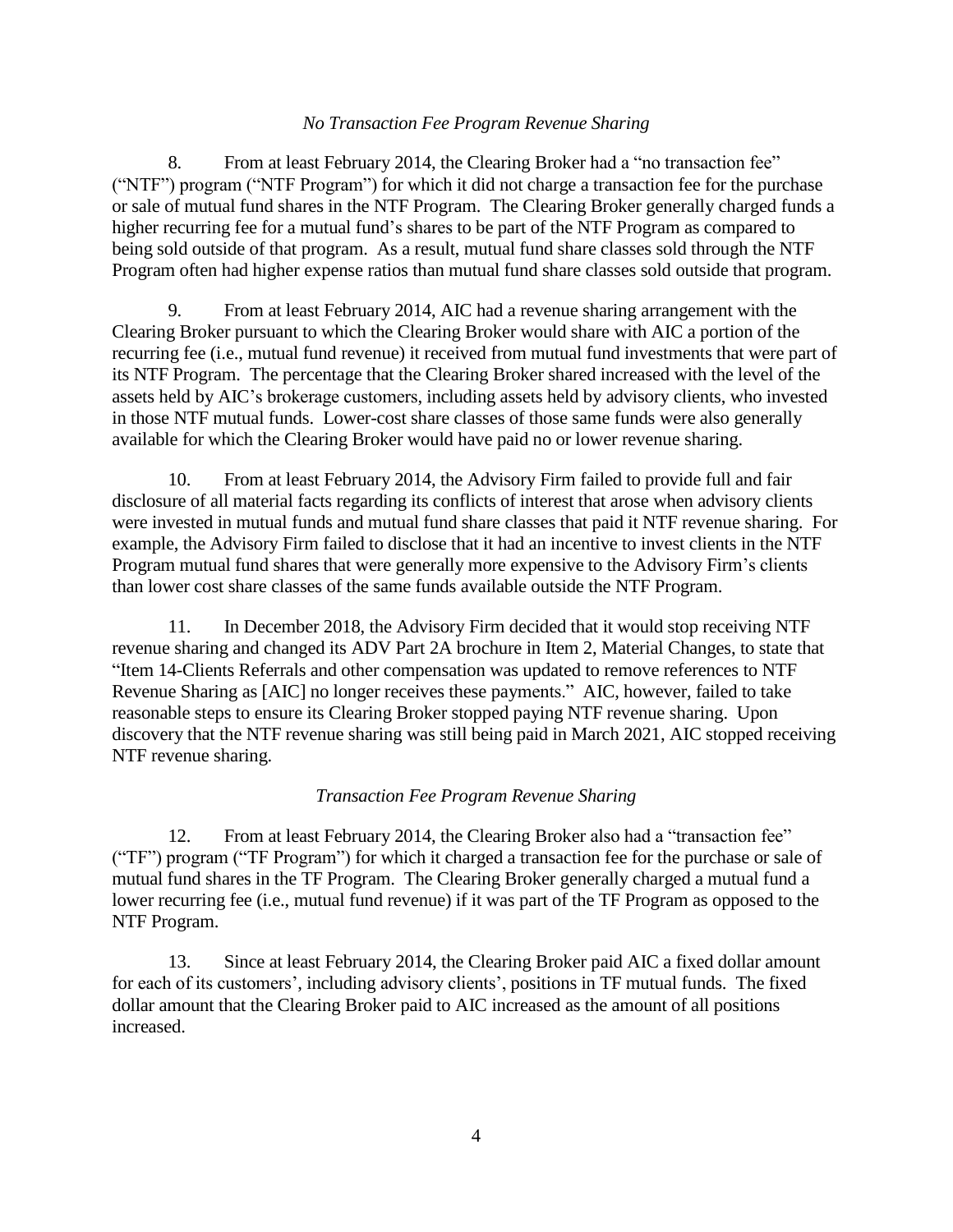14. From at least February 2014, the Advisory Firm failed to provide full and fair disclosure of all material facts regarding its conflicts of interest that arose when advisory clients were invested in TF mutual funds and TF mutual fund share classes that paid revenue sharing to AIC. No disclosure of the revenue sharing and the associated conflicts of interest were provided until October 2020. In October 2020, the Advisory Firm made an effort to improve disclosure in its ADV Part 2A brochure regarding TF revenue sharing and noted this addition in Item 2, Material Changes, however, this disclosure failed to disclose that AIC did not receive TF revenue sharing on certain mutual funds and certain share classes of mutual funds that also charged a transaction fee, and thus that it had an incentive to select certain mutual funds or mutual fund share classes over others for which there was a transaction fee. AIC stopped receiving TF revenue sharing from advisory accounts in September 2021.

### *Cash Sweep Share Class Selection and Revenue Sharing Payments*

15. Since at least February 2014, the Advisory Firm recommended for advisory clients certain money market funds to hold uninvested cash that generated revenue sharing. A sweep account is a money market mutual fund ("money market fund") or bank account used by brokerages to hold cash (e.g., incoming cash deposits, dividends, or certain investment returns) until the investor or its adviser decides how to invest the money. A money market fund is a type of mutual fund registered under the Investment Company Act of 1940 and regulated pursuant to Rule 2a-7 under that Act. Money market funds generally invest in short term, highly liquid securities with limited credit risk, and are frequently used as cash sweep account options. The investment yields and expense ratio of a money market fund will differ from fund to fund and within share classes of the same fund.

16. The Clearing Broker offered AIC a revenue sharing arrangement based on customer assets invested, including advisory clients' assets, in certain share classes of money market funds. AIC was eligible to receive revenue sharing for customer assets invested in two available share classes ("Capital Reserves" and "Daily Money"). A third share class ("Retail") of the same money market funds was also available to AIC customers, including advisory clients, but the Clearing Broker did not pay AIC any revenue sharing for assets invested in the Retail class.

17. The cash sweep money market fund share classes had different annual fund expenses. The Capital Reserves was the most expensive and paid the most revenue sharing, followed by Daily Money, and then Retail, which did not pay revenue sharing. The more expensive the money market fund share class, the lower the returns for investors. For example, in 2018 the Capital Reserves, Daily Money, and Retail share classes of the Government Money Market Fund had annual performance of 0.94%, 1.19% and 1.47%, respectively. The revenue sharing created conflicts of interest for the Advisory Firm with respect to its advisory clients. For example, the Advisory Firm had an incentive to recommend the selection of the Capital Reserves and Daily Money share classes for clients, which generally provided clients lower net performance than the Retail class.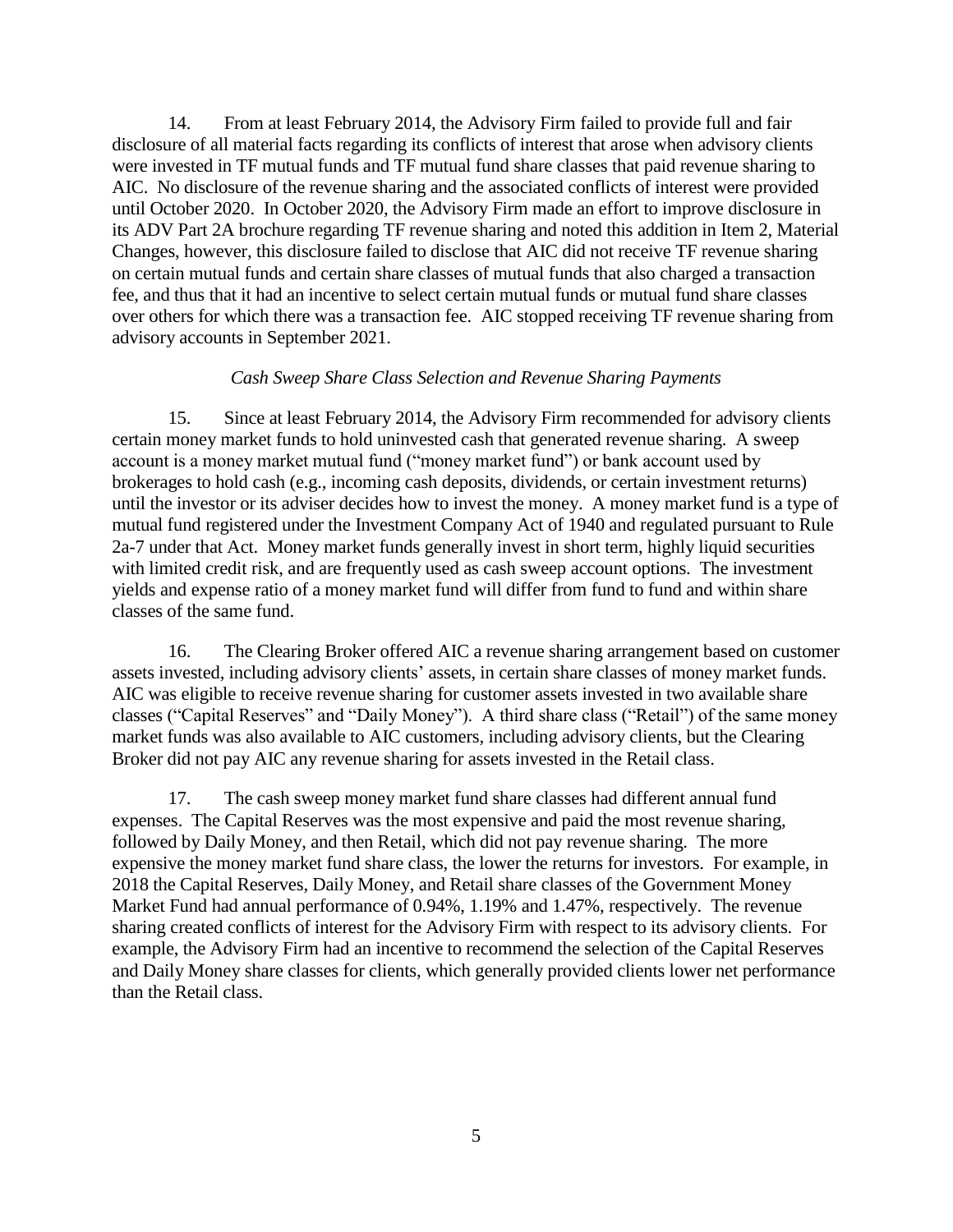18. Since at least February 2014, the Advisory Firm did not provide full and fair disclosure regarding the conflicts of interest that arose when advisory clients' uninvested cash was invested in a higher-cost share class in the money market funds, while a lower-cost share class of the same funds was available that would not provide revenue sharing. While its ADV Part 2A brochure generally disclosed that AIC received compensation from clients' money market fund investments during this time, the disclosure was inadequate because (among other things) it was not sufficiently specific so that clients could understand the conflicts of interest concerning the Advisory Firm's advice about different share classes of money market funds. For example, nothing in the disclosure indicated that there was a third share class of the same money market fund (the Retail class) available without any revenue sharing for AIC.

19. Beginning in March 2018, AIC began rebating the revenue sharing amounts it received from investments in money market funds to advisory clients.

# **Transaction Fee Markups**

20. The FDCA, among other things, sets forth the amounts AIC paid the Clearing Broker for providing execution, clearing, and custody for AIC's brokerage customers, which included the Advisory Firm advisory clients. The FDCA acknowledged that AIC established the fee schedule for its brokerage customers. AIC passed on to its brokerage customers, which included its advisory clients, certain Clearing Broker charges and fee markups for certain services.

21. From at least February 2014, AIC set its transaction fees at an amount that included a fee markup. Specifically, AIC had the Clearing Broker charge its customers, including advisory clients, more for transaction fees than what the Clearing Broker charged. The Advisory Firm's advisory clients paid the total fees, and AIC retained any fee markup.

22. The Advisory Firm did not provide disclosure to its advisory clients of the transaction fee markups or the conflicts of interest relating to the transaction fee markups prior to August 2018. In August 2018, the Advisory Firm revised its ADV Part 2A brochure to add disclosure concerning conflicts of interest relating to transaction fee markups.

# **Margin Interest Payments**

23. A margin account is a type of account in which the broker-dealer lends customers cash, using the account as collateral, to purchase securities. A margin account is more risky than a cash account. Among other reasons, it increases an investor's purchasing power and thereby exposes the investor to the potential for larger losses. Margin interest is the interest charged on the amount of money loaned by the broker-dealer to the investor in the margin account.

24. Since at least February 2014, the Advisory Firm recommended to certain of its advisory clients that they enter into a margin account agreement and further recommended that certain advisory clients use margin to purchase securities recommended by the Advisory Firm. The advisory clients paid margin interest on the amount of margin in the account.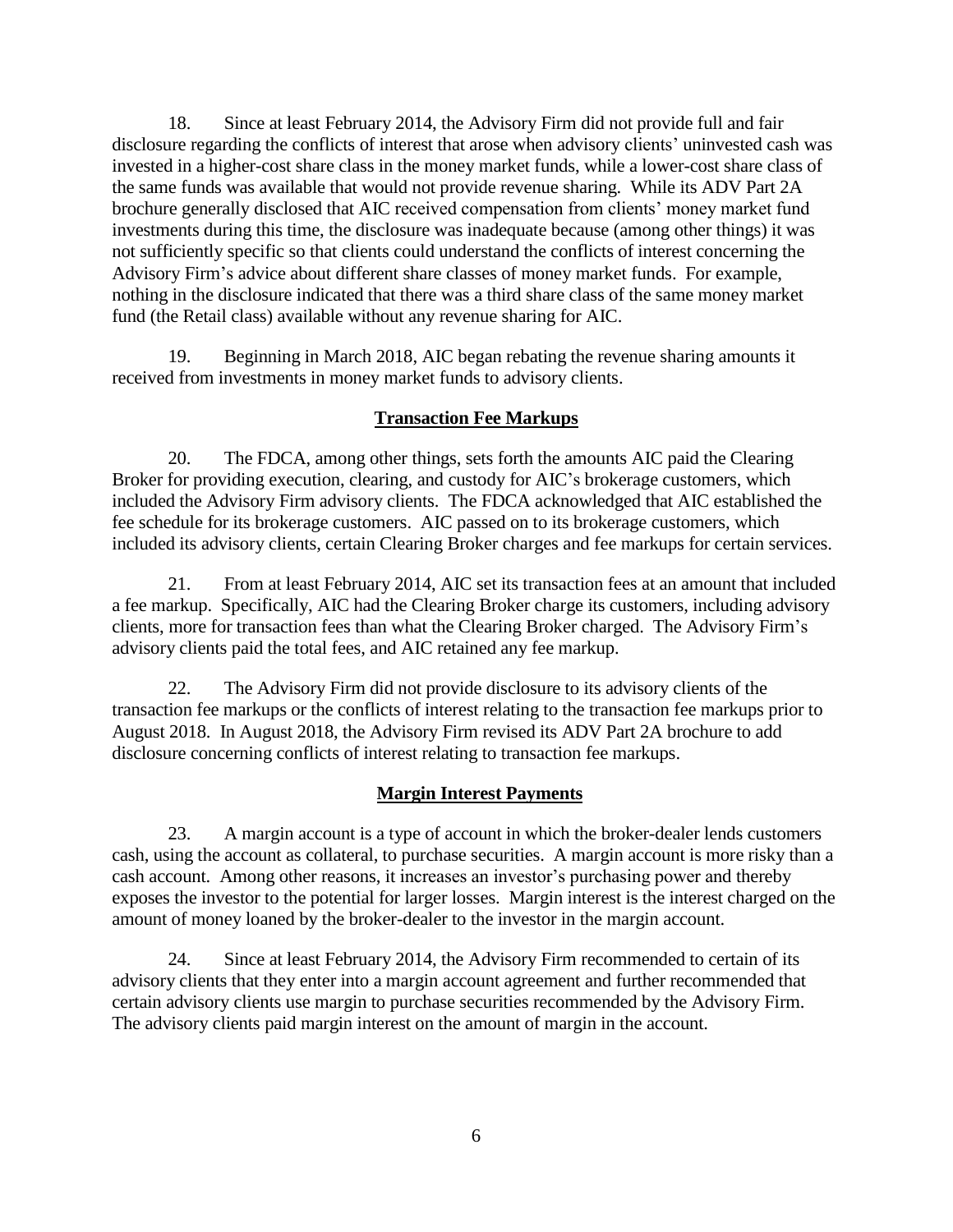25. The FDCA provided that the Clearing Broker would charge interest to AIC on the margin accounts of AIC's brokerage customers, including those who were also advisory clients. The FDCA also provided that AIC may determine the rate of interest the Clearing Broker would charge to advisory clients on the balance in the advisory clients' margin accounts, and that AIC would earn the difference between the interest paid by advisory clients and the interest paid by AIC to the Clearing Broker. As a result, AIC received revenue that it would not have collected had it not marked up the margin interest rate the Clearing Broker charged to advisory clients. Because of the payments AIC received from the Clearing Broker, the Advisory Firm had an incentive to recommend margin accounts and to recommend clients buy securities that required the use of margin.

26. The Advisory Firm did not provide disclosure to its advisory clients of the markups on margin interest or the conflicts of interest relating to the margin program prior to October 2020. In October 2020, the Advisory Firm revised its ADV Part 2A brochure to add disclosure concerning conflicts of interest relating to the margin interest program.

## **Annual Business Development Credit**

27. When AIC entered into the FDCA in 2013, the Clearing Broker agreed to pay AIC ten annual credits of \$250,000, totaling \$2,500,000 over ten years as an "annual business development credit."

28. AIC's receipt of the credit each year was dependent upon it maintaining, within a 10% range, a minimum number of accounts, asset balances, and trading volumes with the Clearing Broker and a minimum level of investment funds and/or investor accounts in NTF funds, TF funds, and margin. This created an incentive for the Advisory Firm to recommend NTF funds and TF funds to clients, and that clients use margin when purchasing securities, in order for AIC to maintain the balances necessary to earn the annual business development credit.

29. The Advisory Firm did not provide disclosure of the annual business development credit and associated conflicts of interest until March 2021. In March 2021, the Advisory Firm revised its ADV Part 2A brochure to add disclosure concerning conflicts of interest relating to the annual business development credit.

### **Duty of Care Failures**

30. An investment adviser's fiduciary duty also includes a duty of care. To fulfill this obligation, an adviser, among other things, must provide investment advice in the best interest of its client based on the client's objectives and seek best execution for client transactions.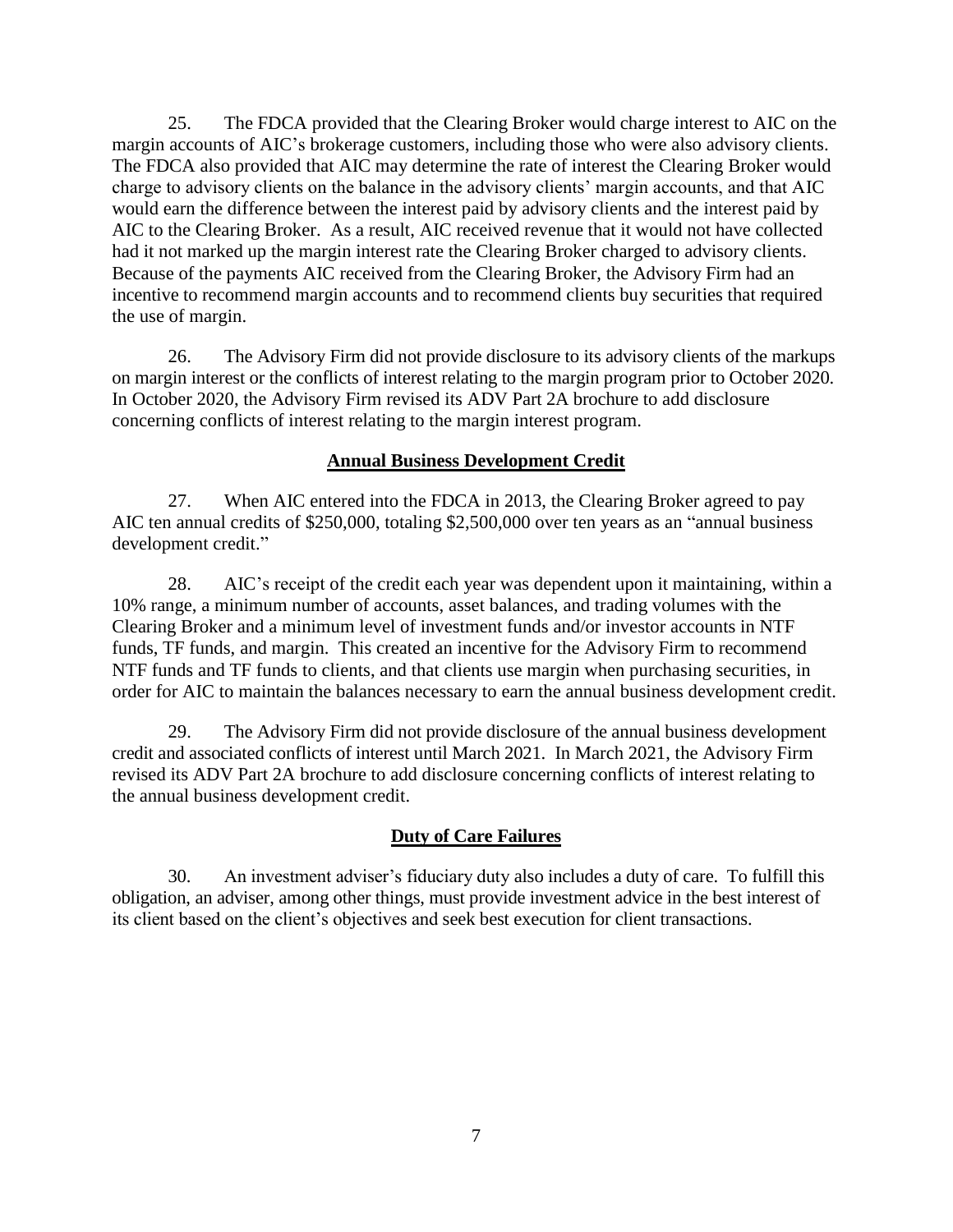31. By causing certain advisory clients to invest in share classes of mutual funds or money market funds that resulted in higher revenue sharing payments from the Clearing Broker when share classes of the same funds were available to the clients that presented a more favorable value under the particular circumstances in place at the time of the transactions, the Advisory Firm violated its duty to seek best execution for those transactions. The Advisory Firm also did not fulfill its duty of care obligations when it advised clients to invest in mutual funds and money market funds without undertaking an analysis to determine whether the share classes it selected or recommended were in the best interests of its advisory clients.

### **Compliance Deficiencies**

32. The Advisory Firm did not adopt and implement written policies and procedures reasonably designed to prevent violations of the Advisers Act and the rules thereunder concerning disclosure of the conflicts of interest presented by its mutual fund and money market fund share class selection, fee markups, margin interest, and the annual business development credit. In addition, while the Advisory Firm had written policies and procedures since at least 2014 that explained that it has an obligation to act in the clients' best interest, the Advisory Firm did not adequately implement those policies. Finally, the Advisory Firm failed to adopt or implement written policies and procedures reasonably designed to prevent violations of the Advisers Act and the rules thereunder relating to its obligation to seek best execution for its clients.

#### **Violations**

33. As a result of the conduct described above, Respondent willfully<sup>2</sup> violated Section 206(2) of the Advisers Act, which makes it unlawful for any investment adviser, directly or indirectly, to "engage in any transaction, practice or course of business which operates as a fraud or deceit upon any client or prospective client." Scienter is not required to establish a violation of Section 206(2), but rather a violation may rest on a finding of negligence. *SEC v. Steadman*, 967 F.2d 636, 643 n.5 (D.C. Cir. 1992) (citing *SEC v. Capital Gains Research Bureau, Inc.*, 375 U.S. 180,194-95 (1963)).

34. As a result of the conduct described above, Respondent willfully violated Section 206(4) of the Advisers Act and Rule 206(4)-7 thereunder, which require a registered investment adviser to adopt and implement written compliance policies and procedures reasonably designed to prevent violations of the Advisers Act and the rules thereunder.

 $\overline{a}$ 

<sup>2</sup> "Willfully," for purposes of imposing relief under Section 203(e) of the Advisers Act, "'means no more than that the person charged with the duty knows what he is doing.'" *Wonsover v. SEC*, 205 F.3d 408, 414 (D.C. Cir. 2000) (quoting *Hughes v. SEC*, 174 F.2d 969, 977 (D.C. Cir. 1949)). There is no requirement that the actor "also be aware that he is violating one of the Rules or Acts." *Tager v. SEC*, 344 F.2d 5, 8 (2d Cir. 1965). The decision in *The Robare Group, Ltd. v. SEC*, which construed the term "willfully" for purposes of a differently structured statutory provision, does not alter that standard. 922 F.3d 468, 478-79 (D.C. Cir. 2019) (setting forth the showing required to establish that a person has "willfully omit[ed]" material information from a required disclosure in violation of Section 207 of the Advisers Act).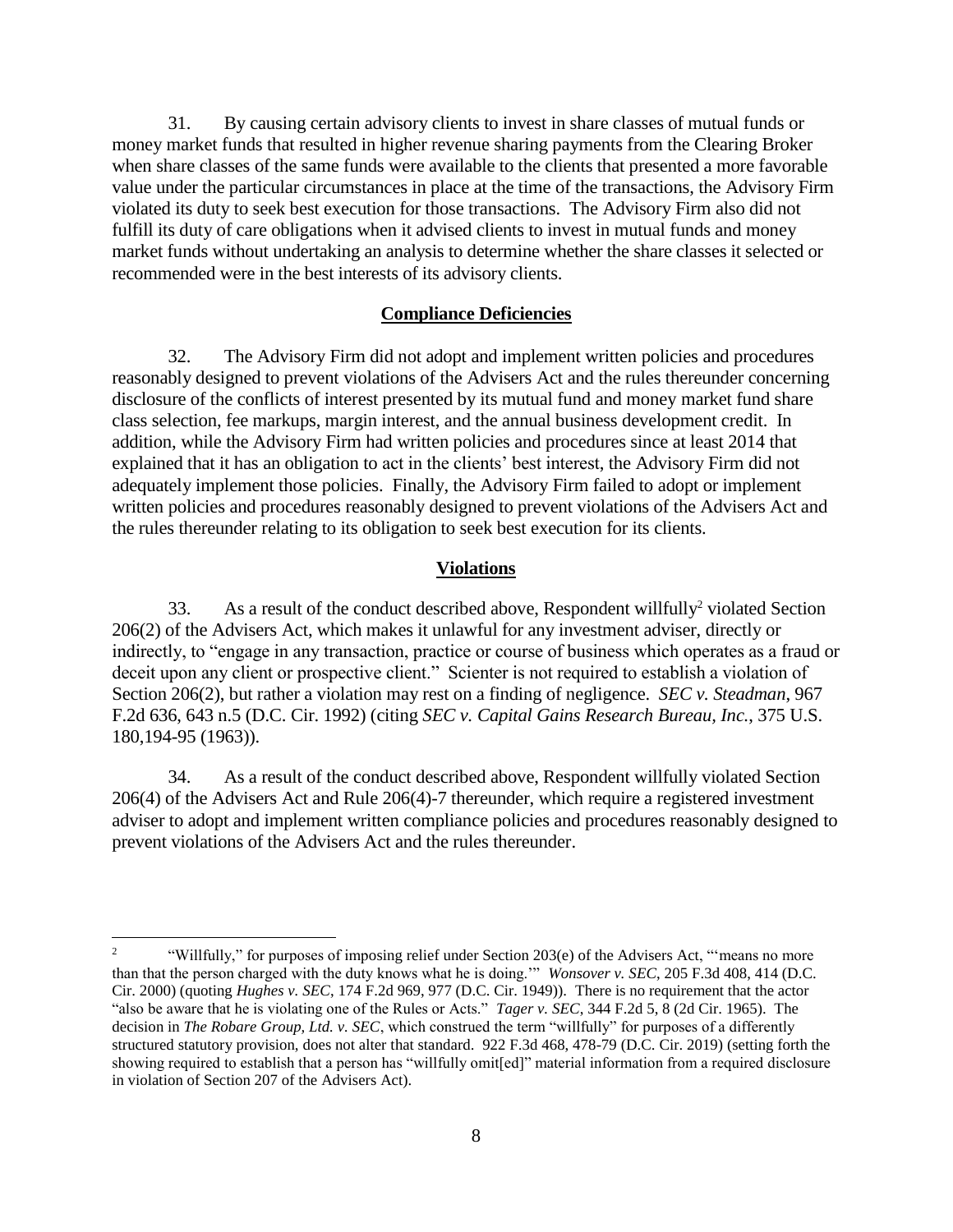# **Disgorgement**

35. The disgorgement and prejudgment interest ordered in Section IV.C is consistent with equitable principles and does not exceed the net profits from the violations, and will be distributed to harmed investors to the extent feasible. Upon approval of the distribution final accounting by the Commission, any amounts remaining that are infeasible to return to investors may be transferred by the Commission to the general fund of the U.S. Treasury, subject to Section  $21F(g)(3)$  of the Exchange Act.

# **Undertakings**

36. Respondent has undertaken to:

# Steps Taken To Date

- a. Respondent has certified that it has reviewed and corrected as necessary all relevant disclosure documents concerning NTF, TF, and money market fund revenue sharing, transaction fee markups, margin interest, the annual business development credit, and best execution.
- b. Respondent has certified that it has evaluated, updated (if necessary), and reviewed for the effectiveness of their implementation, Respondent's policies and procedures so that they are reasonably designed to prevent violations of the Advisers Act and the rules thereunder in connection with its practices involving NTF, TF, and money market fund revenue sharing, transaction fee markups, margin interest, the annual business development credit, and best execution.
- c. In determining whether to accept the Offer, the Commission has considered the undertakings set forth in paragraph 35.a. and b. above.

# Steps to Be Taken

- d. Within 45 days of the entry of this Order, evaluate whether existing clients should be moved to an available lower-cost share class and move clients as necessary.
- e. Within 30 days of the entry of this Order, notify affected investors (*i.e.*, those former and current clients who were financially harmed by the practices detailed above (hereinafter, "affected investors")) of the settlement terms of this Order by sending a copy of this Order to each affected investor via mail, email, or such other method not unacceptable to the Commission staff, together with a cover letter in a form not unacceptable to the Commission staff.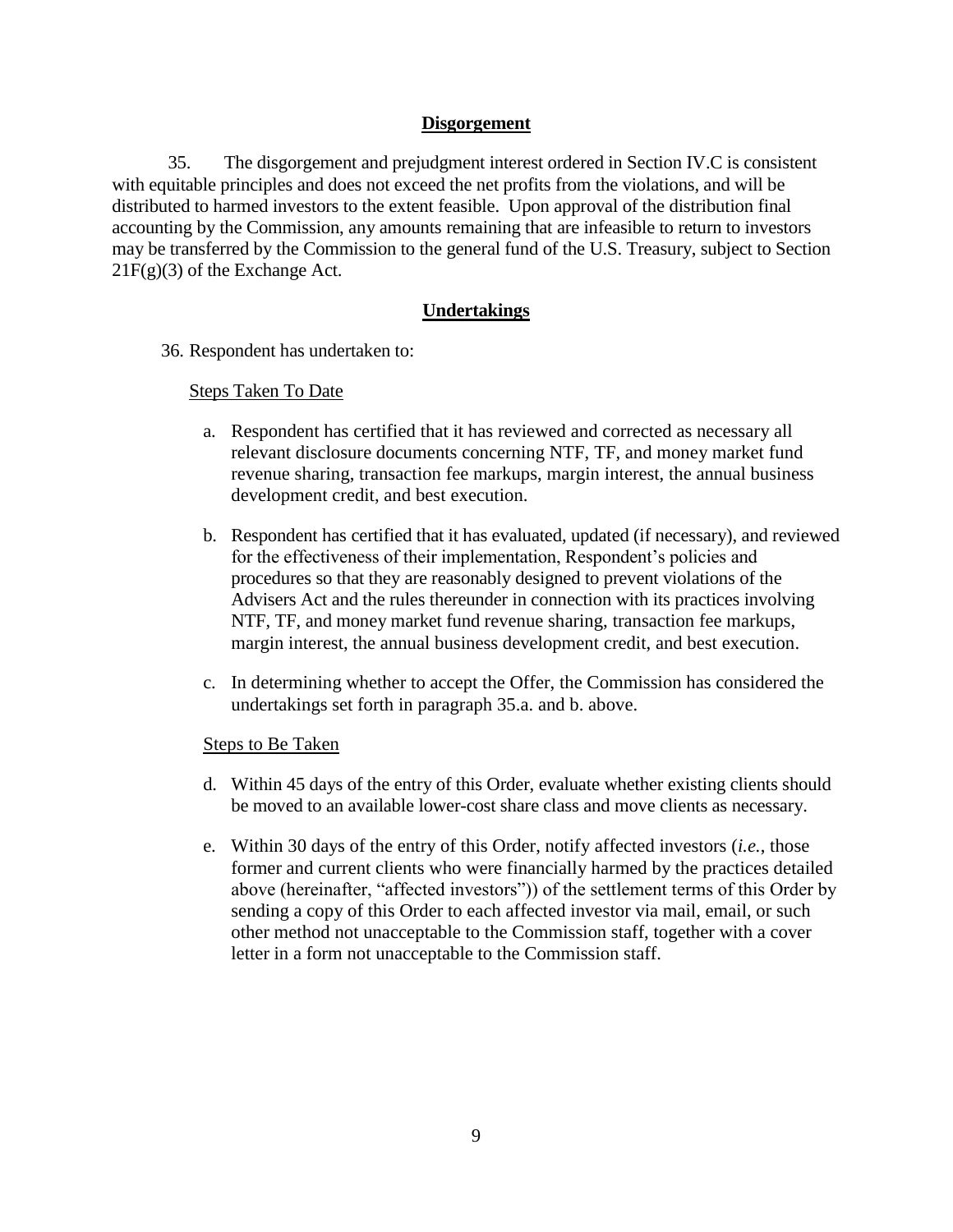- f. Within 50 days of the entry of this Order, certify, in writing, compliance with the undertaking(s) set forth in paragraph 36 (d) through 36(e) above. The certification shall identify the undertaking(s), provide written evidence of compliance in the form of a narrative, and be supported by exhibits sufficient to demonstrate compliance. The Commission staff may make reasonable requests for further evidence of compliance, and Respondent agrees to provide such evidence. The certification and supporting material shall be submitted to Kimberly L. Frederick, Assistant Regional Director, Asset Management Unit, Denver Regional Office, Securities and Exchange Commission, 1961 Stout Street, Suite 1700, Denver, CO 80294, or such other address as the Commission staff may provide, with a copy to the Office of Chief Counsel of the Division of Enforcement, Securities and Exchange Commission, 100 F. Street, NE, Washington, DC 20549.
- g. For good cause shown, the Commission staff may extend any of the procedural dates relating to the undertakings. Deadlines for procedural dates shall be counted in calendar days, except that if the last day falls on a weekend or federal holiday, the next business day shall be considered the last day.

## **IV.**

In view of the foregoing, the Commission deems it appropriate, and in the public interest to impose the sanctions agreed to in Respondent's Offer.

Accordingly, pursuant to Sections 203(e) and 203(k) of the Advisers Act, it is hereby ORDERED that:

A. Respondent cease and desist from committing or causing any violations and any future violations of Sections 206(2) and 206(4) of the Advisers Act and Rule 206(4)-7 promulgated thereunder.

B. Respondent is censured.

C. Respondent shall within ten (10) days of the issuance of this Order pay disgorgement, prejudgment interest, and a civil penalty, totaling \$4,628,194 as follows:

> (i) Respondent shall pay disgorgement of \$3,334,804 and prejudgment interest of \$543,390, consistent with the provisions of this Subsection C.

(ii) Respondent shall pay a civil penalty in the amount of \$750,000, consistent with the provisions of Subsection C.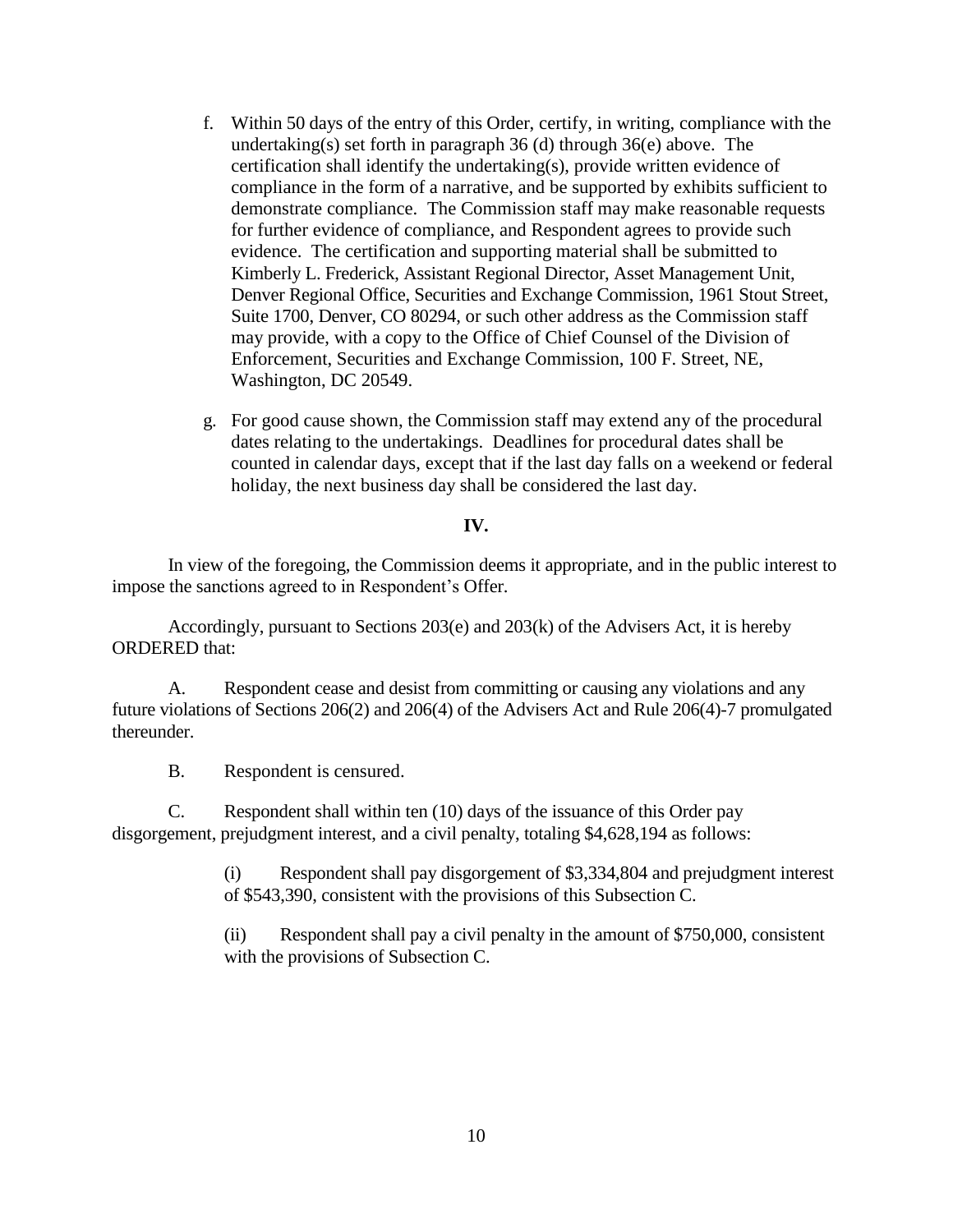(iii) Pursuant to Section 308(a) of the Sarbanes-Oxley Act of 2002, as amended, a Fair Fund is created for the penalties, disgorgement, and prejudgment interest described above for distribution to affected investors. Amounts ordered to be paid as civil money penalties pursuant to this Order shall be treated as penalties paid to the government for all purposes, including all tax purposes. To preserve the deterrent effect of the civil penalty, Respondent agrees that in any Related Investor Action, it shall not argue that it is entitled to, nor shall it benefit by, offset or reduction of any award of compensatory damages by the amount of any part of Respondent's payment of a civil penalty in this action ("Penalty Offset"). If the court in any Related Investor Action grants such a Penalty Offset, Respondent agrees that it shall, within 30 days after entry of a final order granting the Penalty Offset, notify the Commission's counsel in this action and pay the amount of the Penalty Offset to the Securities and Exchange Commission. Such a payment shall not be deemed an additional civil penalty and shall not be deemed to change the amount of the civil penalty imposed in this proceeding. For purposes of this paragraph, a "Related Investor Action" means a private damages action brought against Respondent by or on behalf of one or more investors based on substantially the same facts as alleged in the Order instituted by the Commission in this proceeding.

(iv) Within ten (10) days of the issuance of this Order, Respondent shall deposit \$4,628,194 (the "Fair Fund"), into an escrow account at a financial institution not unacceptable to the Commission staff and Respondent shall provide evidence of such deposit in a form acceptable to the Commission staff. The account holding the assets of the Fair Fund shall bear the name and the taxpayer identification number of the Fair Fund. If timely deposit into the escrow account is not made, additional interest shall accrue pursuant to SEC Rule of Practice 600 [17 C.F.R. § 201.600] and/or 31 U.S.C. § 3717.

(v) Respondent shall be responsible for administering the Fair Fund and may hire a professional at its own cost to assist it in the administration of the distribution. The costs and expenses of administering the Fair Fund, including any such professional services, shall be borne by Respondent and shall not be paid out of the Fair Fund.

(vi) Respondent shall distribute from the Fair Fund to each affected investor an amount representing the financial harm incurred by the affected investor with reasonable interest paid on such financial harm, pursuant to a disbursement calculation (the "Calculation") that will be submitted to, reviewed, and approved by the Commission staff in accordance with this Subsection C. The Calculation shall be subject to a *de minimis* threshold. No portion of the Fair Fund shall be paid to any affected investor account in which Respondent, or any of its current or former officers or directors, has a financial interest.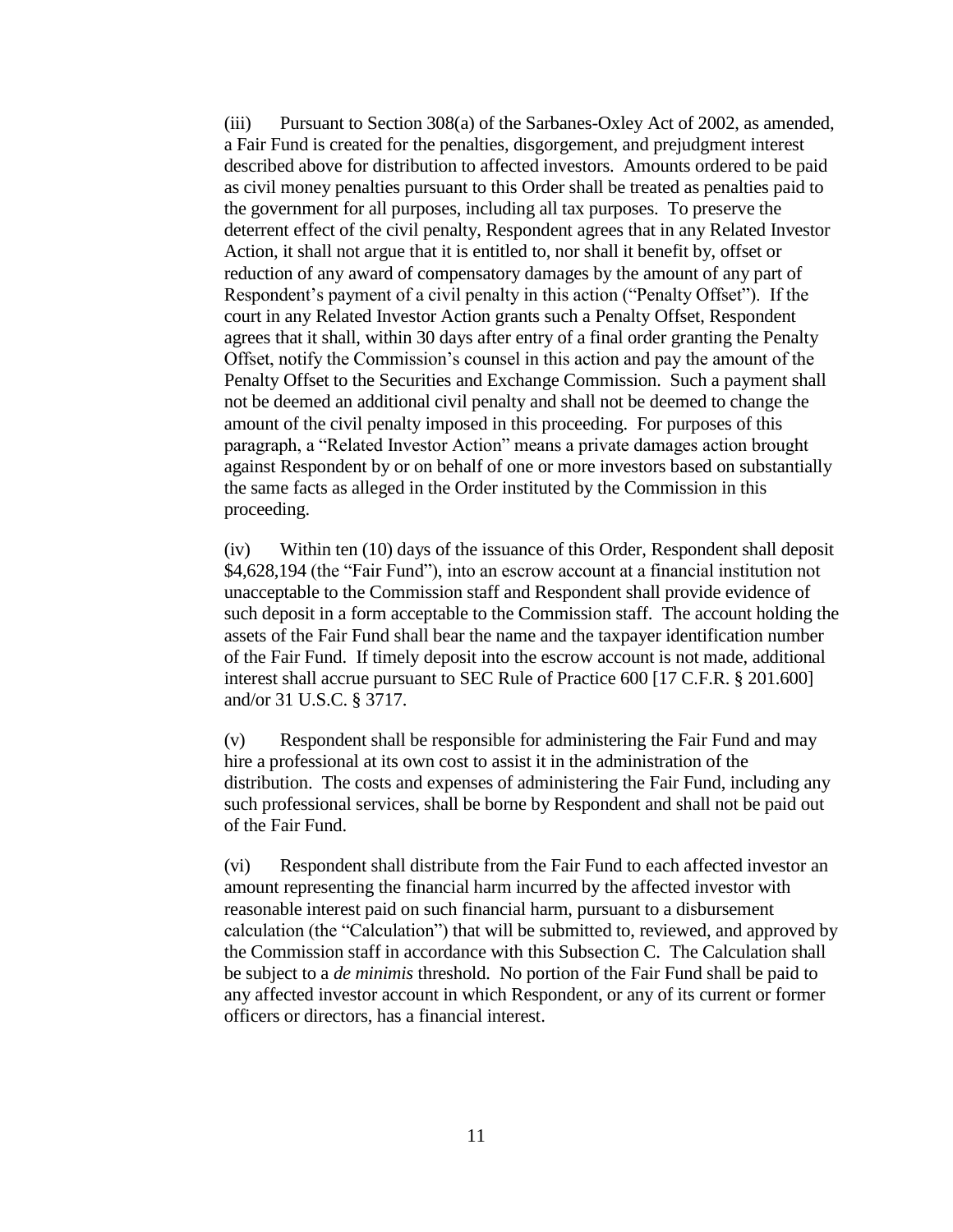(vii) Respondent shall, within ninety (90) days of the entry of this Order, submit a Calculation to the Commission staff for review and approval. At or around the time of submission of the proposed Calculation to the staff, Respondent shall make itself available, and shall require any third parties or professionals retained by Respondent to assist in formulating the methodology for its Calculation and/or administration of the Distribution to be available for a conference call with the Commission staff to explain the methodology used in preparing the proposed Calculation and its implementation, and to provide the staff with an opportunity to ask questions. Respondent also shall provide the Commission staff such additional information and supporting documentation as the Commission staff may request for the purpose of its review. In the event of one or more objections by the Commission staff to Respondent's proposed Calculation or any of its information or supporting documentation, Respondent shall submit a revised Calculation for the review and approval of the Commission staff or additional information or supporting documentation within ten (10) days of the date that the Commission staff notifies Respondent of the objection. The revised Calculation shall be subject to all of the provisions of this Subsection C.

(viii) Respondent shall, within thirty (30) days of the written approval of the Calculation by the Commission staff, submit a payment file (the "Payment File") for review and acceptance by the Commission staff demonstrating the application of the methodology to each affected investor. The Payment File should identify, at a minimum: (1) the name of each affected investor; (2) the net amount of the payment to be made, less any tax withholding; (3) the amount of any *de minimis* threshold to be applied; and (4) the amount of reasonable interest paid. The Respondent shall exclude from the payee file all payments to payees that appear on the U.S. Treasury Department Specially Designated Nationals List.

(ix) Respondent shall disburse all amounts payable to affected investors within ninety (90) days of the date the Commission staff accepts the Payment File unless such time period is extended as provided in Paragraph (xiii) of this Subsection C. Respondent shall notify the Commission staff of the date and the amount paid in the initial distribution.

(x) If Respondent is unable to distribute or return any portion of the Fair Fund for any reason, including an inability to locate an affected investor or a beneficial owner of an affected investment account or any other factors beyond Respondent's control, Respondent shall transfer any such undistributed funds to the Commission for transmittal to the United States Treasury subject to Section  $21F(g)(3)$  of the Exchange Act once the distribution of funds is complete and before the final accounting provided for in Paragraph xii of this Subsection C is submitted to the Commission staff. Payment must be made in one of the following ways:

(a) Respondent may transmit payment electronically to the Commission, which will provide detailed ACH transfer/Fedwire instructions upon request;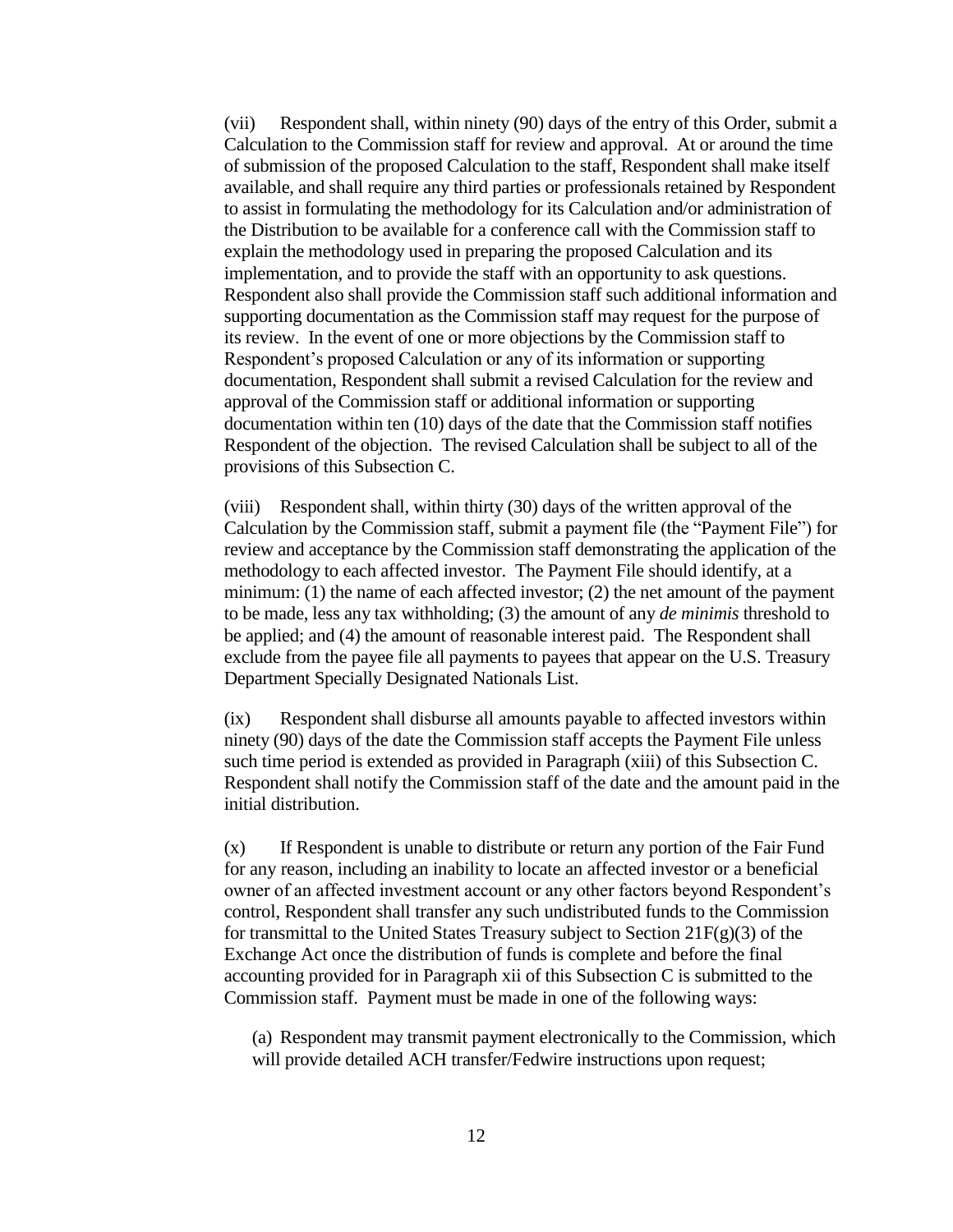(b) Respondent may make direct payment from a bank account via Pay.gov through the SEC website at [http://www.sec.gov/about/offices/ofm.htm;](http://www.sec.gov/about/offices/ofm.htm) or

(c) Respondent may pay by certified check, bank cashier's check, or United States postal money order, made payable to the Securities and Exchange Commission and hand-delivered or mailed to:

Enterprise Services Center Accounts Receivable Branch HQ Bldg., Room 181, AMZ-341 6500 South MacArthur Boulevard Oklahoma City, OK 73169

Payments by check or money order must be accompanied by a cover letter identifying Ameritas Advisory Services, LLC as the Respondent in these proceedings, and the file number of these proceedings; a copy of the cover letter and check or money order must be sent to Kimberly L. Frederick, Assistant Regional Director, Asset Management Unit, Denver Regional Office, Securities and Exchange Commission, 1961 Stout Street, Suite 1700, Denver, CO 80294.

(xi) A Fair Fund is a Qualified Settlement Fund ("QSF") under Section 468B(g) of the Internal Revenue Code ("IRC"), 26 U.S.C. §§1.468B.1-1.468B.5. Respondent agrees to be responsible for all tax compliance responsibilities associated with the Fair Fund's status as a QSF. These responsibilities involve reporting and paying requirements of the Fund, including but not limited to: (1) tax returns for the Fair Fund; (2) information return reporting regarding the payments to investors, as required by applicable codes and regulations; and (3) obligations resulting from compliance with the Foreign Account Tax Compliance Act (FATCA). Respondent may retain any professional services necessary. The costs and expenses of tax compliance, including any such professional services, shall be borne by Respondent and shall not be paid out of the Fair Fund.

(xii) Within 150 days after Respondent completes the disbursement of all amounts payable to affected investors, Respondent shall return all undisbursed funds to the Commission pursuant to the instruction set forth in this Subsection C. The Respondent shall then submit to the Commission staff a final accounting and certification of the disposition of the Fair Fund for Commission approval, which final accounting and certification shall include, but not be limited to: (1) the amount paid to each payee, with reasonable interest amount, if any, reported separately; (2) the date of each payment; (3) the check number or other identifier of the money transferred; (4) the amount of any returned payment and the date received; (5) a description of the efforts to locate any prospective payee whose payment was returned or to whom payment was not made for any reason; (6) the total amount, if any, to be forwarded to the Commission for transfer to the United States Treasury; and (7) an affirmation that Respondent has made payments from the Fair Fund to affected investors in accordance with the Calculation approved by the Commission